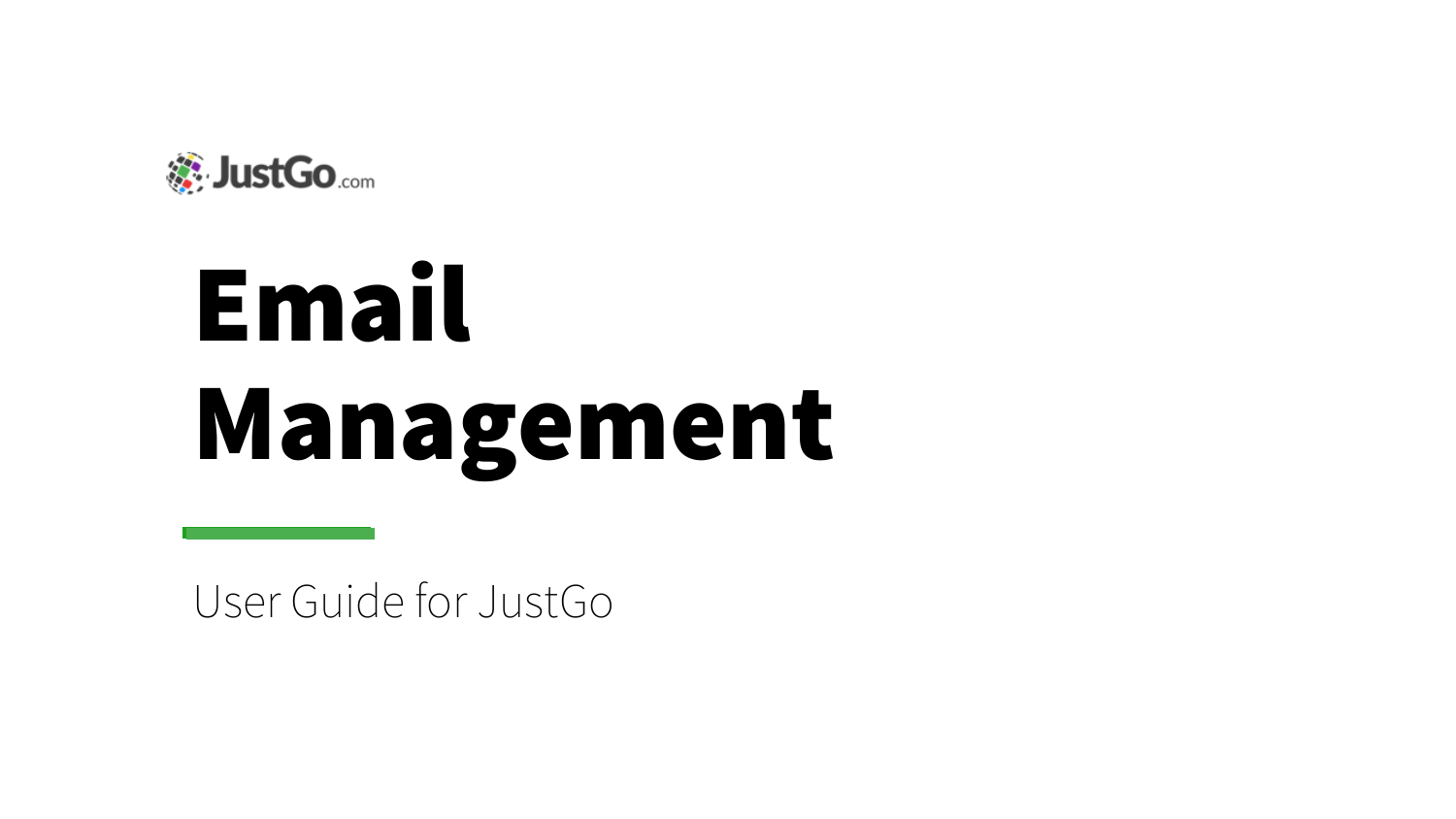#### What's inside?



- o [What is Email Management?](#page-2-0)
- o [How do I access Email Management?](#page-3-0)
- o [What are Email Templates?](#page-4-0)
- o [How do I create a new template?](#page-5-0)
- o [How do I edit an Email Templates?](#page-10-0)
- o [What is Email Overview?](#page-11-0)
- o [How do I customise an automated Email?](#page-14-0)
- o [How do I identify which customised emails replace which System Emails?](#page-20-0)
- o [How do I identify which custom email replaces which system email?](#page-20-0)
- o [How do I use Merge Tags?](#page-21-0)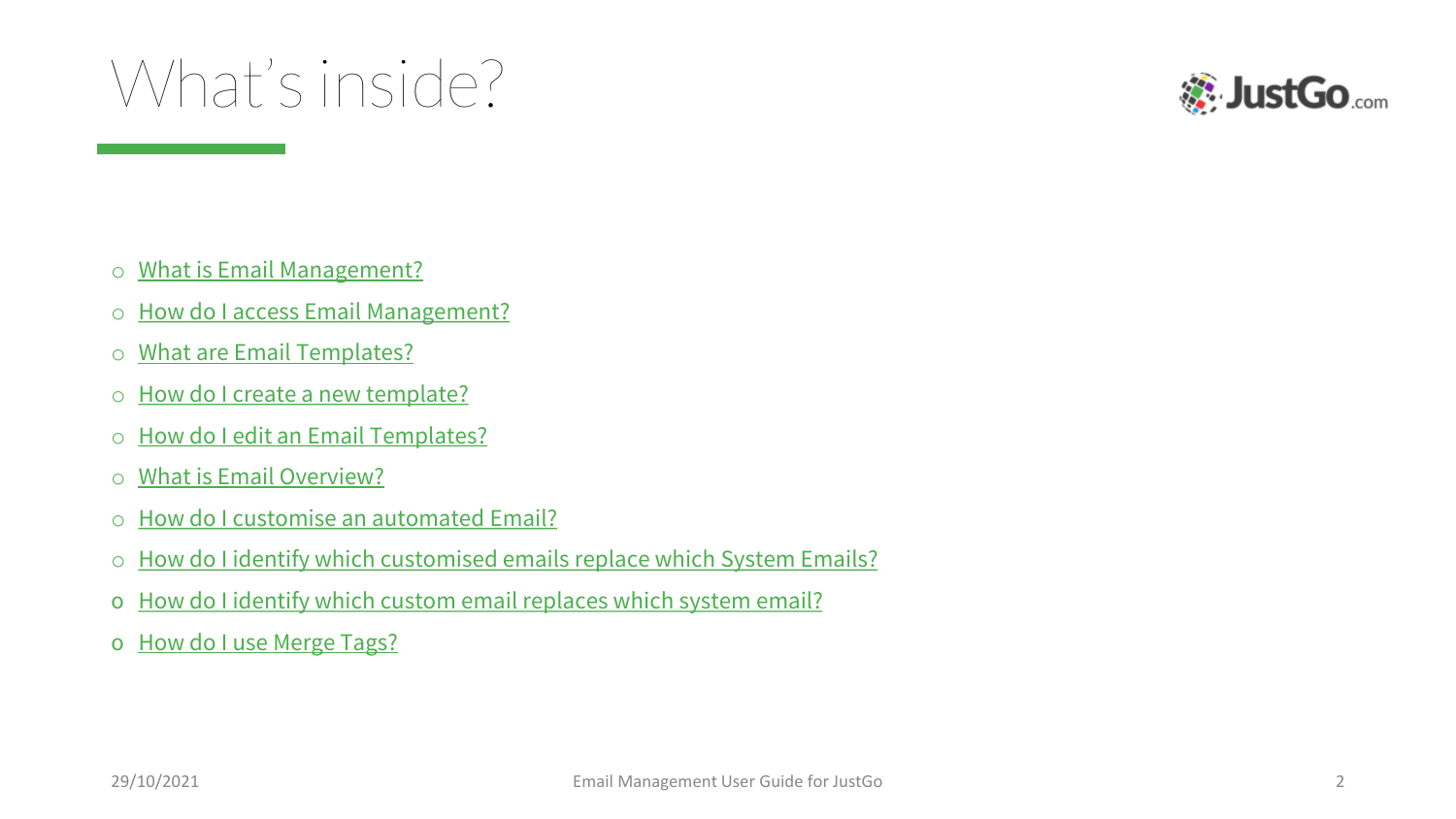

<span id="page-2-0"></span>Email Management provides administrators the ability to edit the appearance, content and schedule of the automated system emails. Emails may differ depending on your subscription.

#### FOR EXAMPLE

When a member's membership is due for renewal in one month's time, they will receive an automated renewal reminder.

Some screenshots and info in this guide may differ depending on subscription type.

29/10/2021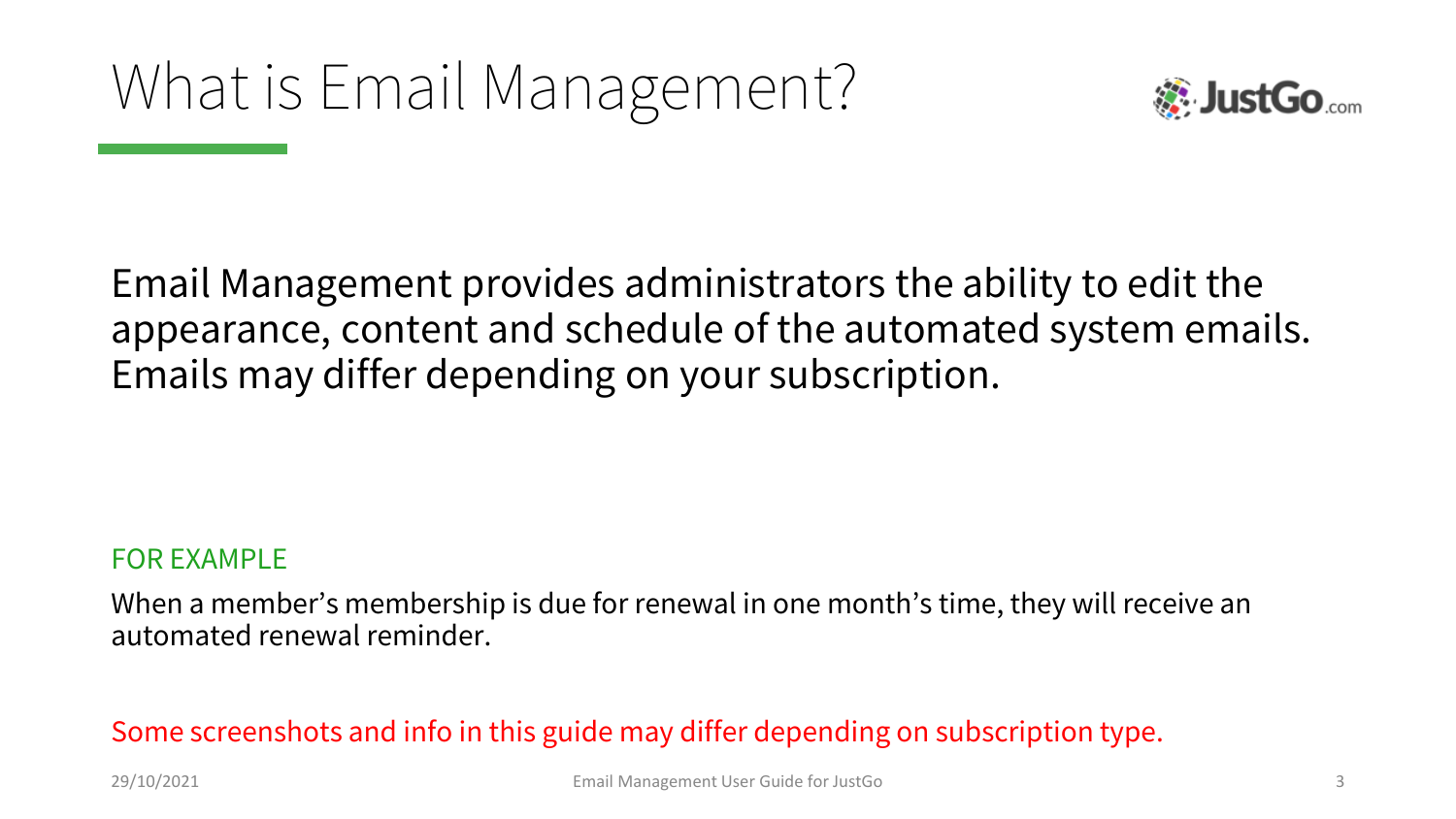#### <span id="page-3-0"></span>How do I access Email Management?



If you are logged into JustGo as an administrator you will find an Email Management tile in the Menu.

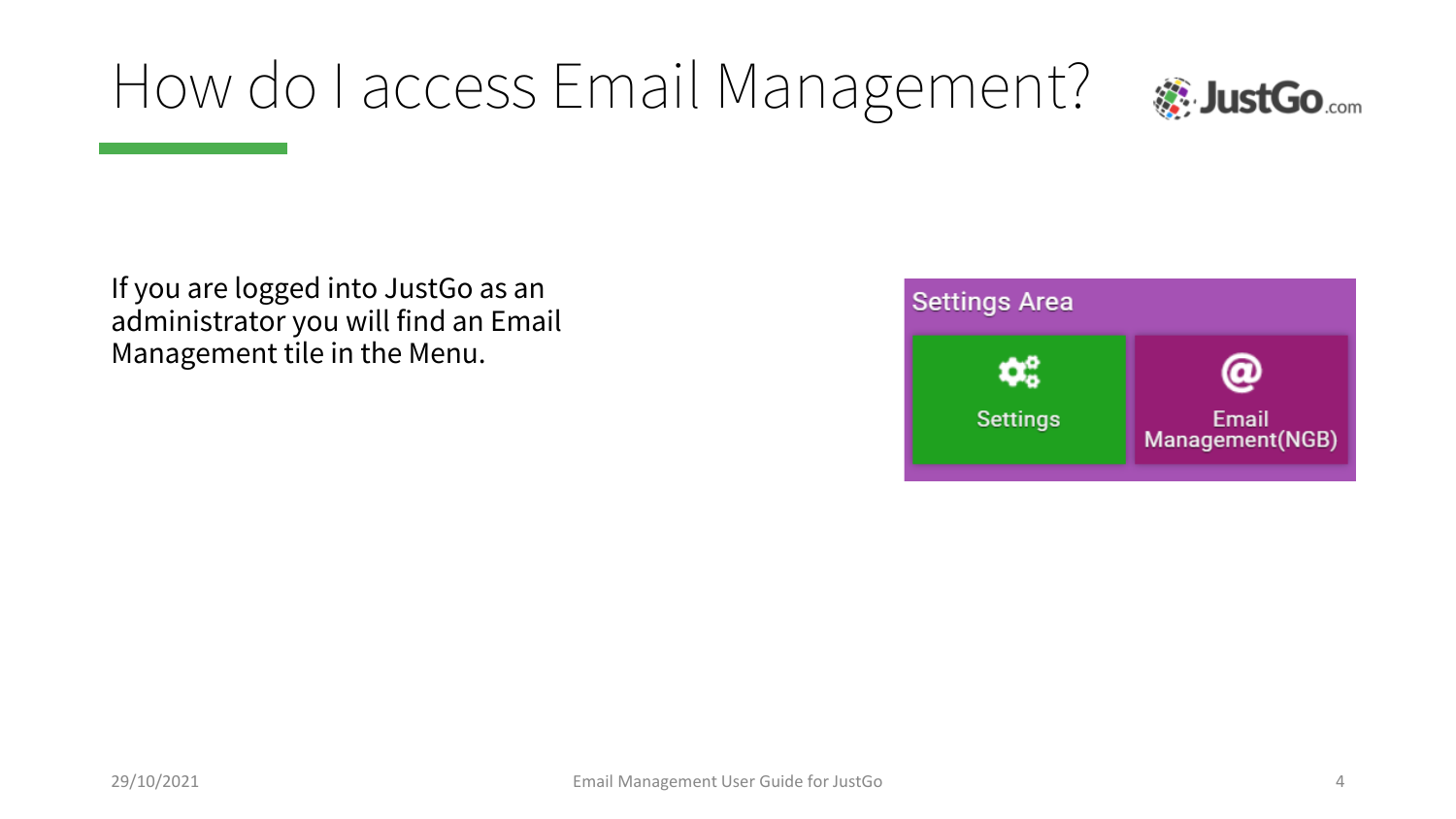#### <span id="page-4-0"></span>What are Email Templates?



Administrators are able to customise the format of the emails

The easy to use interface lets you edit the Header and Footer that wrap around the content

With the ability to store multiple templates, each type of email can have its own personality.

| <b>De Email Management</b> |                        |  |
|----------------------------|------------------------|--|
| <b>Email Overview</b>      | <b>Email Templates</b> |  |
| <b>Email Templates</b>     |                        |  |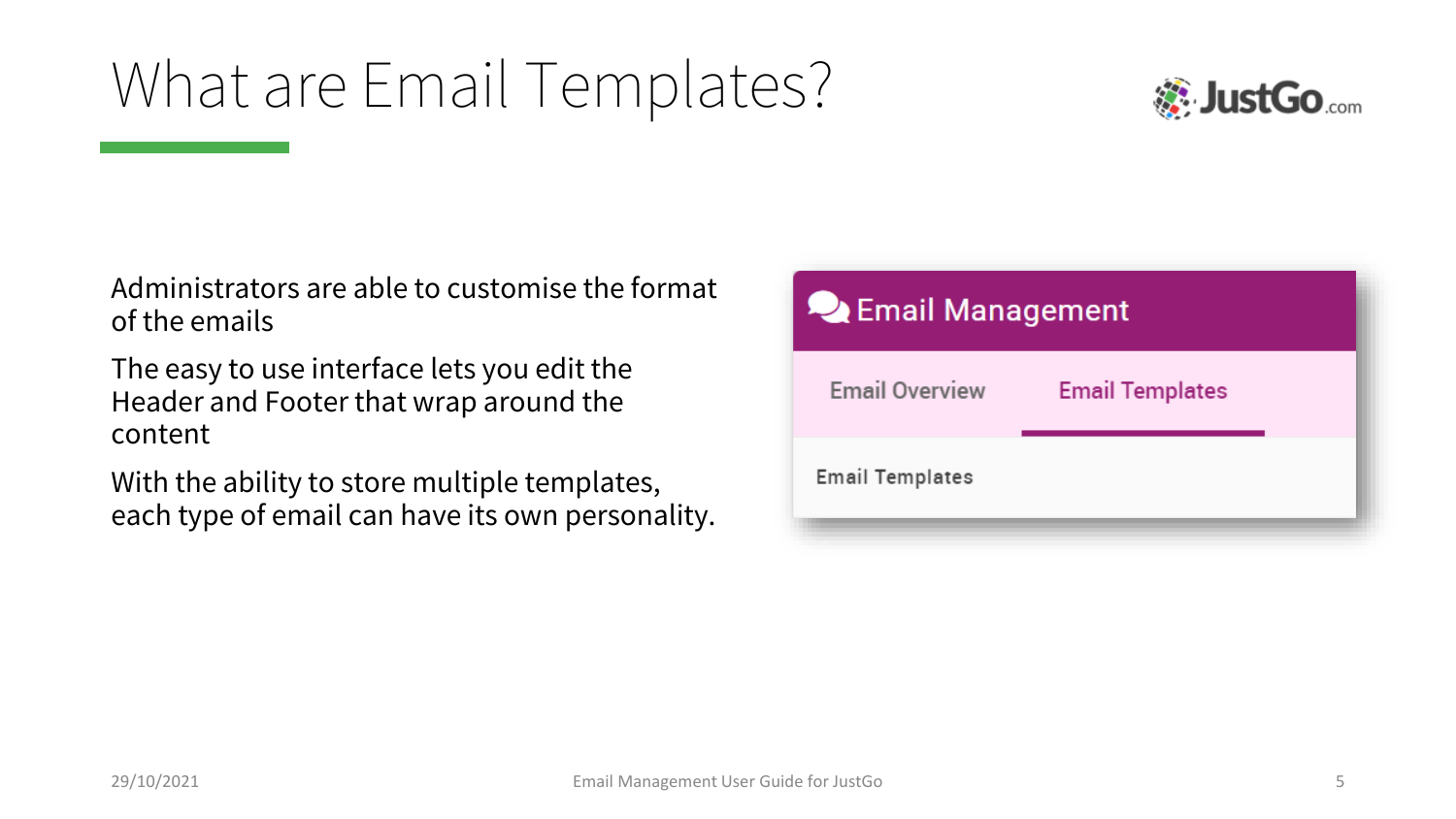

<span id="page-5-0"></span>Click on the Email Templates tab (as seen on the previous page)

Click Add New Template on the right hand side of the screen.

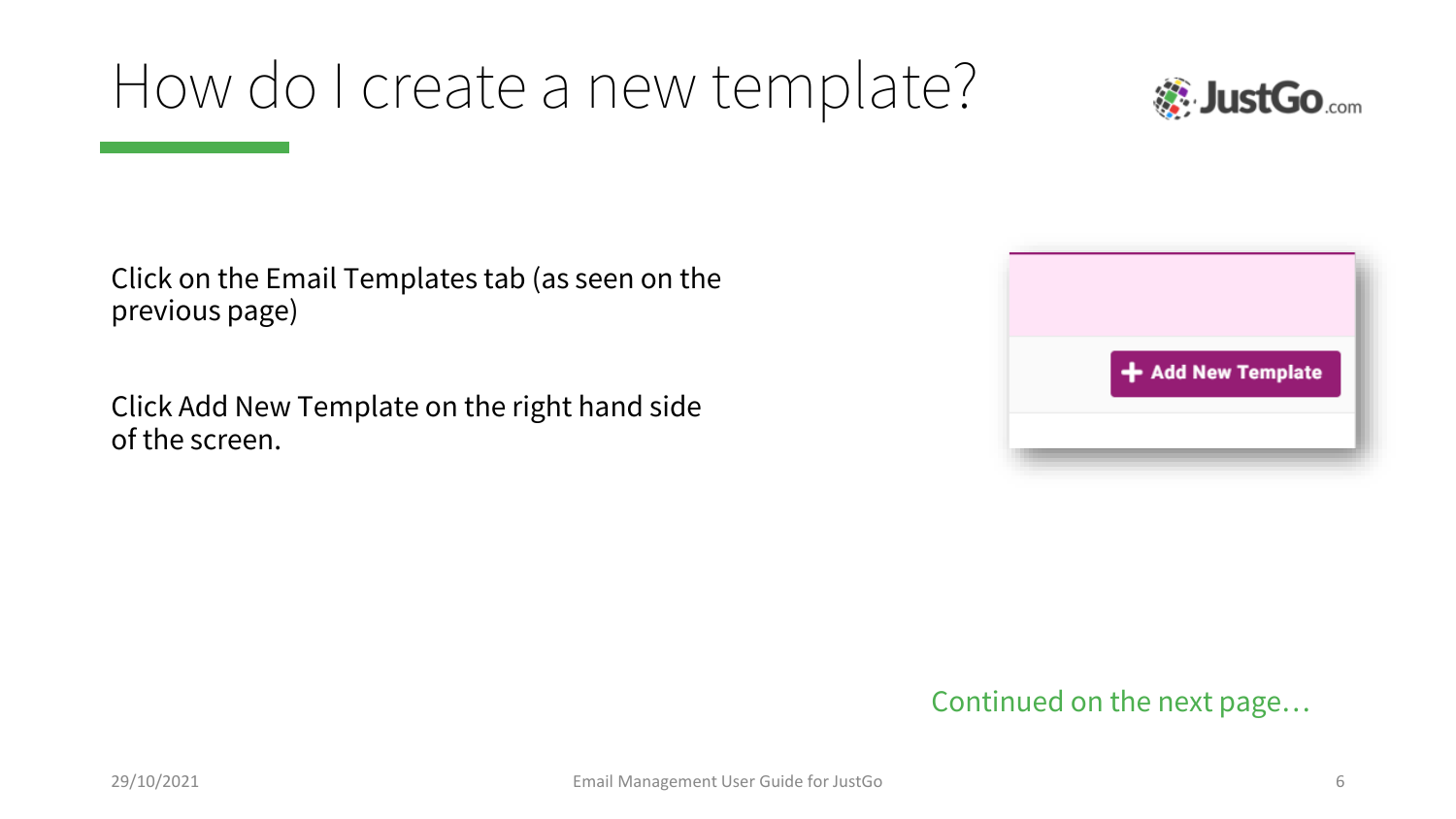

Name: Used to identify the template and not visible to the recipient.

Description: A brief summary of the template, optional and not visible to the recipient.

Organisation Name: The name of the sender.

Organisation Email: Default email address of the sender. Only used when no sender email address is selected during the content editing of the email.

JustGo URL: Used to replace #URL in the email content.

| Name:                      |  |
|----------------------------|--|
| Description:               |  |
| <b>Organisation Name:</b>  |  |
| <b>Organisation Email:</b> |  |
| <b>JustGo URL:</b>         |  |
|                            |  |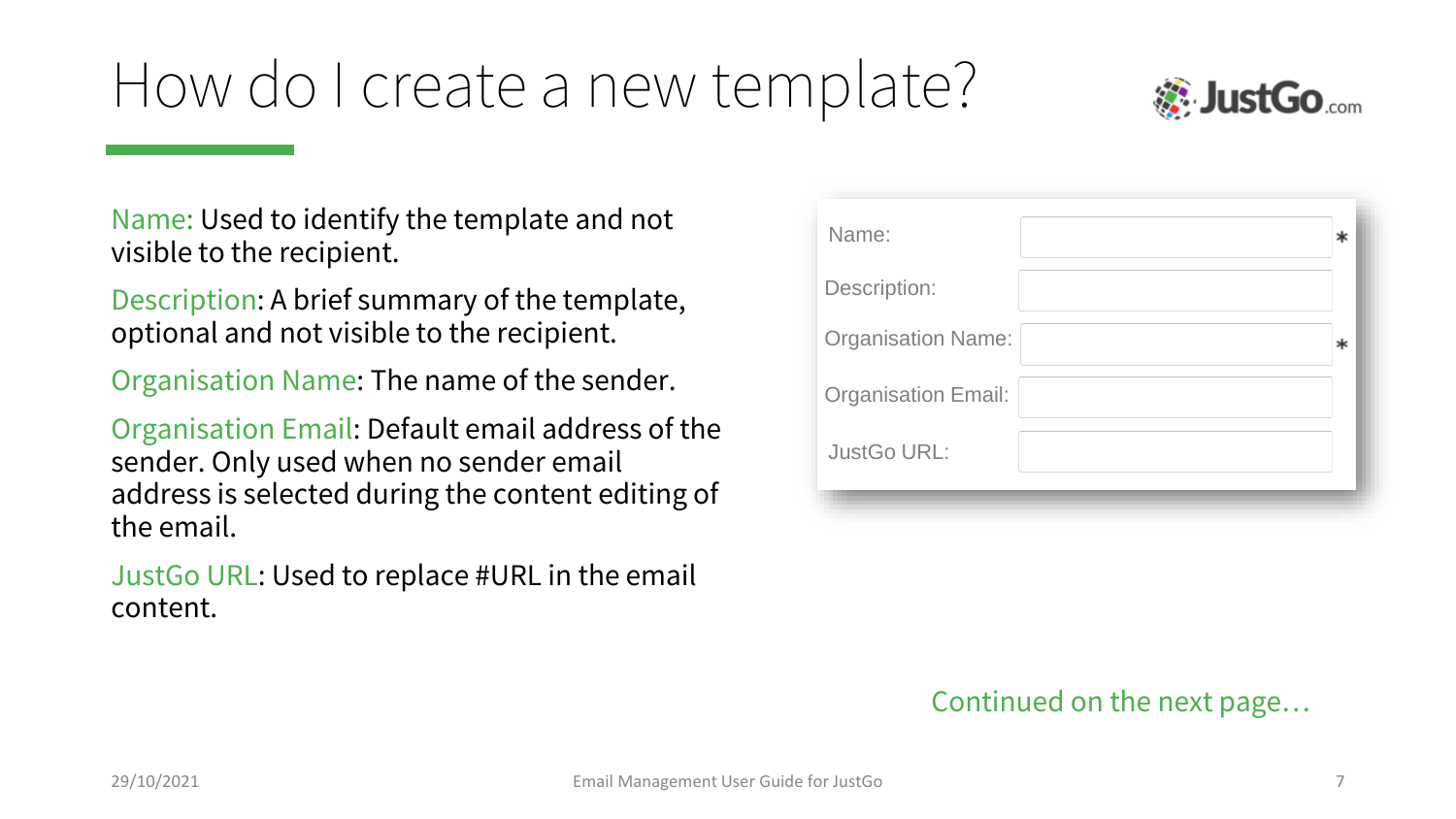

The header tab allows you to update the logo.

You can also upload JPEGs in different ratios which may contain more information alongside your logo

You may also wish to include a hyperlink back to your website

| ※ JustGo                                                                                                                                                                                                                                                                           | General                            | Header | Title | Footer |
|------------------------------------------------------------------------------------------------------------------------------------------------------------------------------------------------------------------------------------------------------------------------------------|------------------------------------|--------|-------|--------|
| <b>Email Title</b>                                                                                                                                                                                                                                                                 | Top logo<br>Logo:                  |        |       |        |
| Lorem Ipsum is simply dummy text of the printing and type<br>Lorem Ipsum has been the industry's standard dummy tex<br>1500s, when an unknown printer took a galley of type and<br>a type specimen.                                                                                | <b>M</b> Upload Logo<br>Logo link: |        |       |        |
| It has survived not only five centuries, but also the leap in<br>typesetting, remaining essentially unchanged. It was popu<br>with the release of Letraset sheets containing Lorem Ipsur<br>recently with desktop publishing software like Aldus Pagel<br>versions of Lorem Ipsum. | Logo Alignment:                    |        |       |        |
| © Copyright 2002 - 2019 Azolve Limited. All Rights Re                                                                                                                                                                                                                              | Center                             |        |       |        |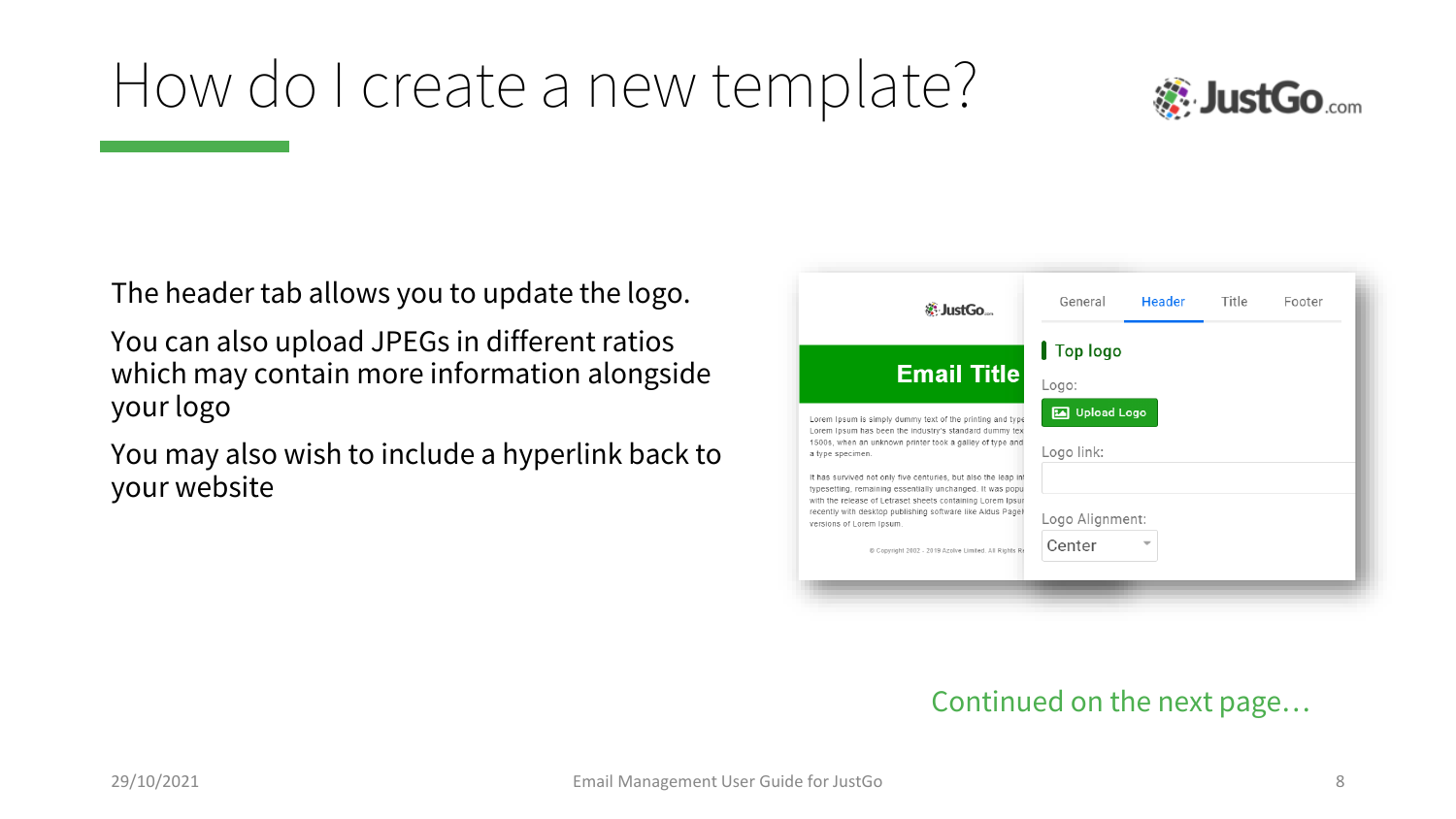

The Title tab lets you edit the Email Title area as seen in the image

The actual wording is replaced by the data entered in the Email Title field found when editing the content of each email.

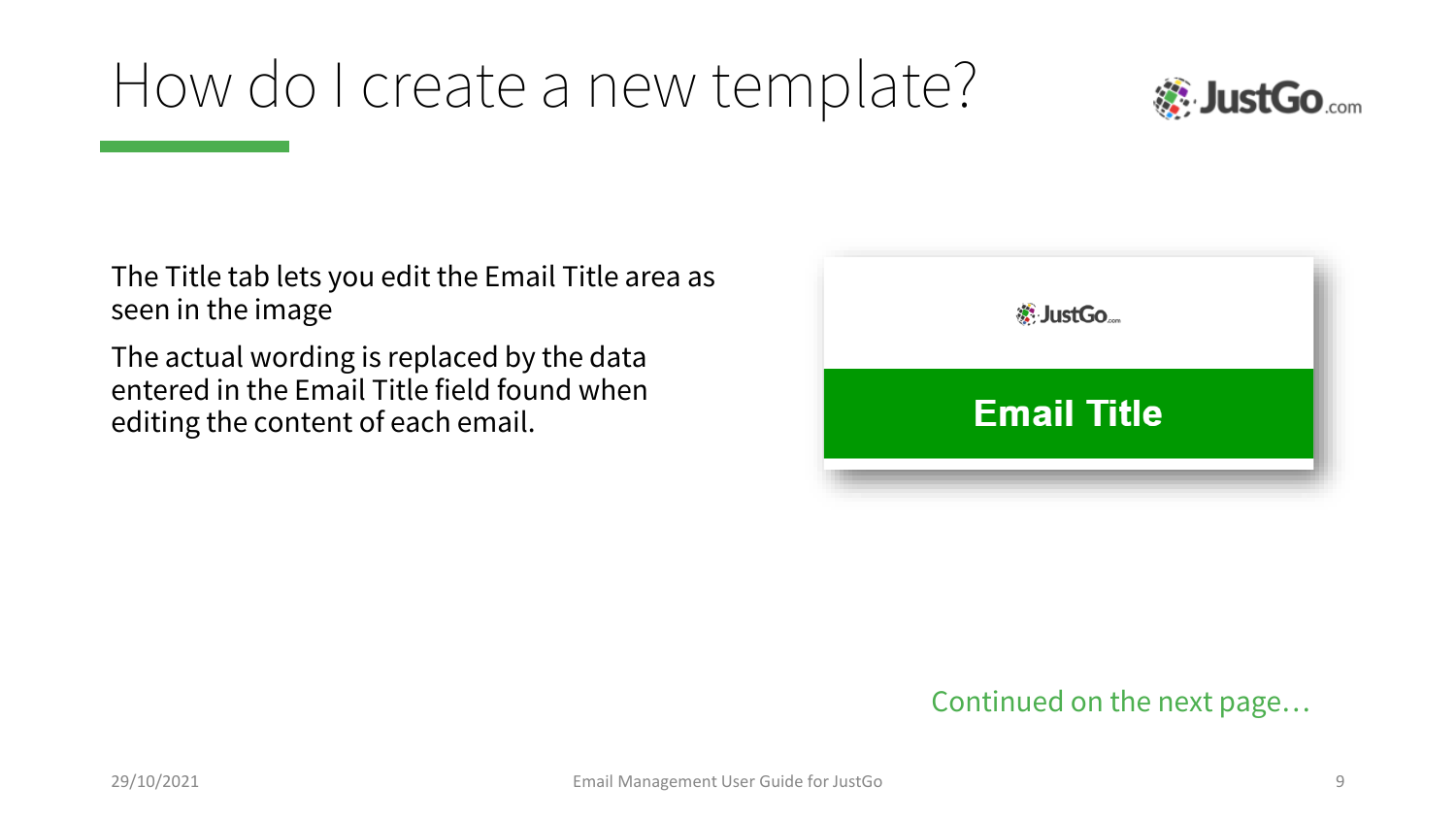

Signatures: This changes the default signature of the template and can be left blank.

Colour: Changes the background colour of the footer

Social Media: Add in links to your social media channels and they will show up as icons.

Other Links/Text: This will show beneath the social icons and can be left blank.

| <b>Email Title</b>                                                                                                                                                                                                                                                                                                                                   |  |
|------------------------------------------------------------------------------------------------------------------------------------------------------------------------------------------------------------------------------------------------------------------------------------------------------------------------------------------------------|--|
| Lorem Ipsum is simply dummy text of the printing and typesetting industry.<br>Lorem Ipsum has been the industry's standard dummy text ever since the<br>1500s, when an unknown printer took a galley of type and scrambled it to make<br>a type specimen.                                                                                            |  |
| It has survived not only five centuries, but also the leap into electronic<br>typesetting, remaining essentially unchanged. It was popularised in the 1960s<br>with the release of Letraset sheets containing Lorem Ipsum passages, and more<br>recently with desktop publishing software like Aldus PageMaker including<br>versions of Lorem Ipsum. |  |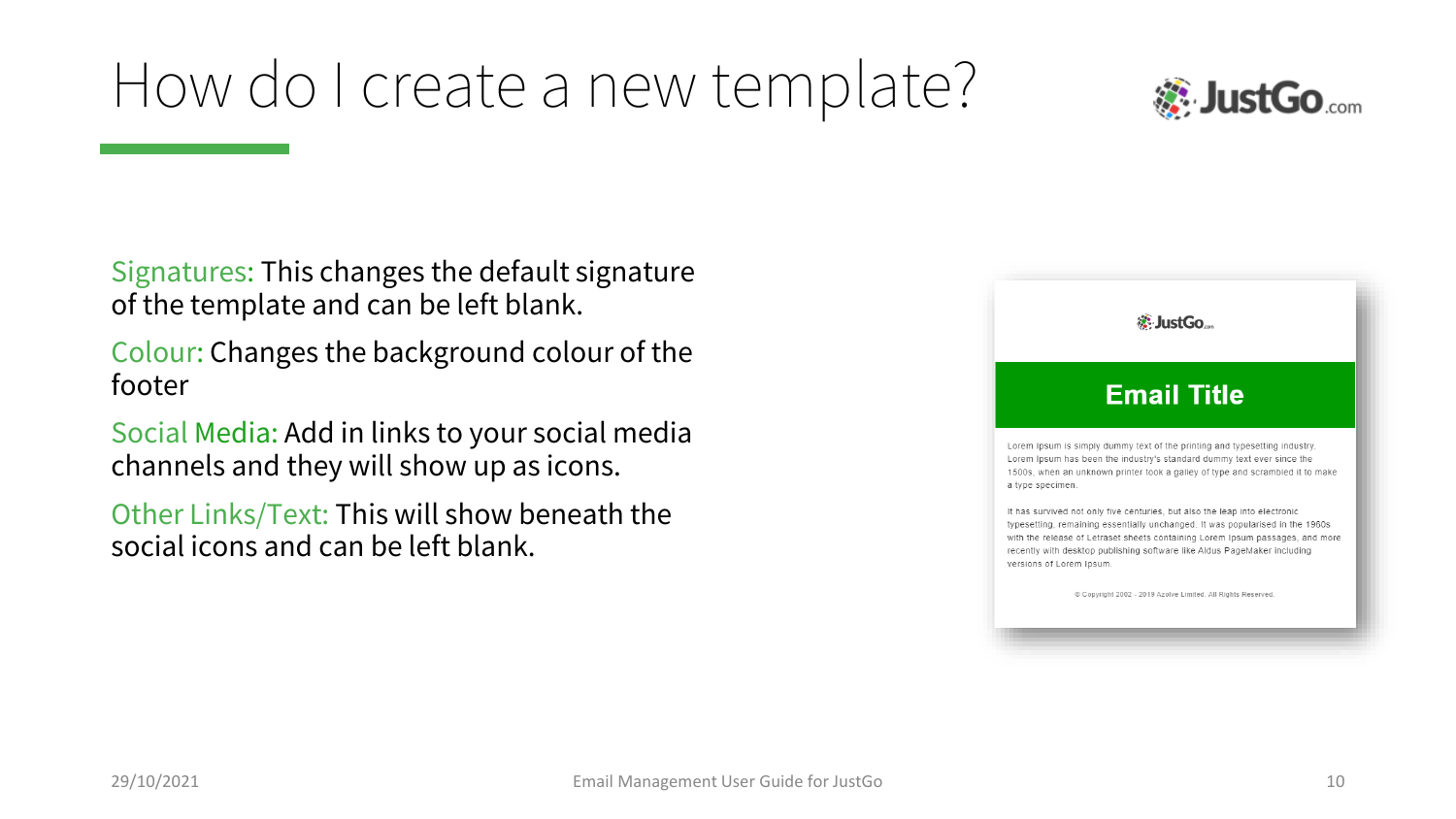### <span id="page-10-0"></span>How do I edit Email template?



The Default template cannot be edited. You can however make a copy of the default in order to create your own branded template.

You can see from the trash icon, that Mainul's Template is a branded copy because you are able to delete it.

| Name              | <b>Actions</b> |
|-------------------|----------------|
| Default email     | 罔<br>门         |
| Mainul's Template | ΓU             |
|                   |                |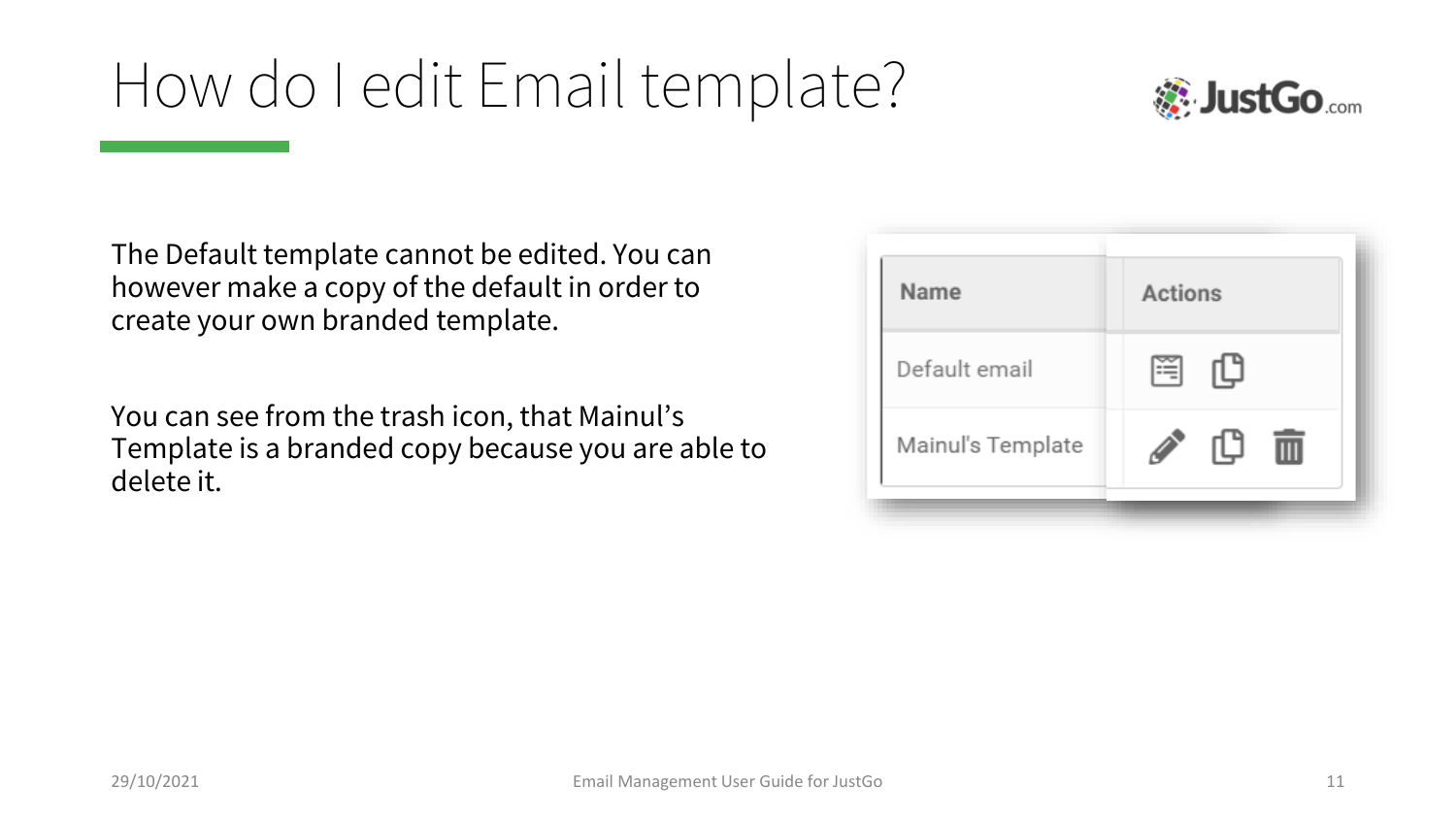#### <span id="page-11-0"></span>What is Email Overview?



The Email Overview shows all of the automated emails that are sent from the JustGo system to the members.

On the right hand side of the screen you have an action to switch these emails on / off.

| <b>Email Overview</b>     | <b>Email Templates</b> |                       |                       |
|---------------------------|------------------------|-----------------------|-----------------------|
| Email Messages            |                        |                       |                       |
| All<br>65                 | Account<br>8           | Club<br>$\mathbf{2}$  | Club Affiliation<br>5 |
| Category<br><b>Status</b> | Category by User       | <b>Status by User</b> |                       |
| <b>Email Name</b>         | ≑                      | Options               |                       |
| Registration (Self)       |                        |                       |                       |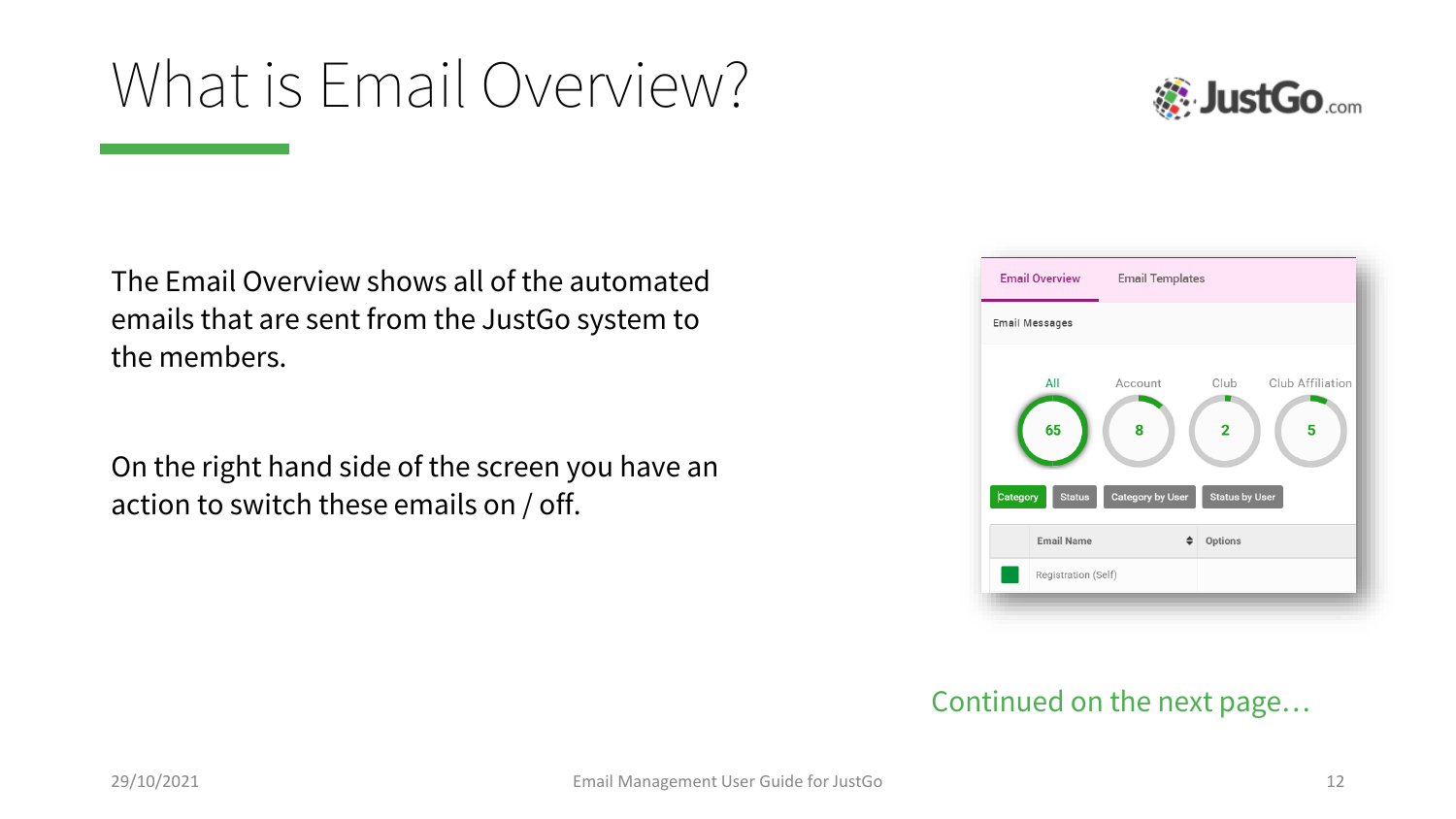#### What is Email Overview?



Using the roundels in the Email Overview you can segment the emails into the category you wish to look at.

This section breaks the sorting method down further.

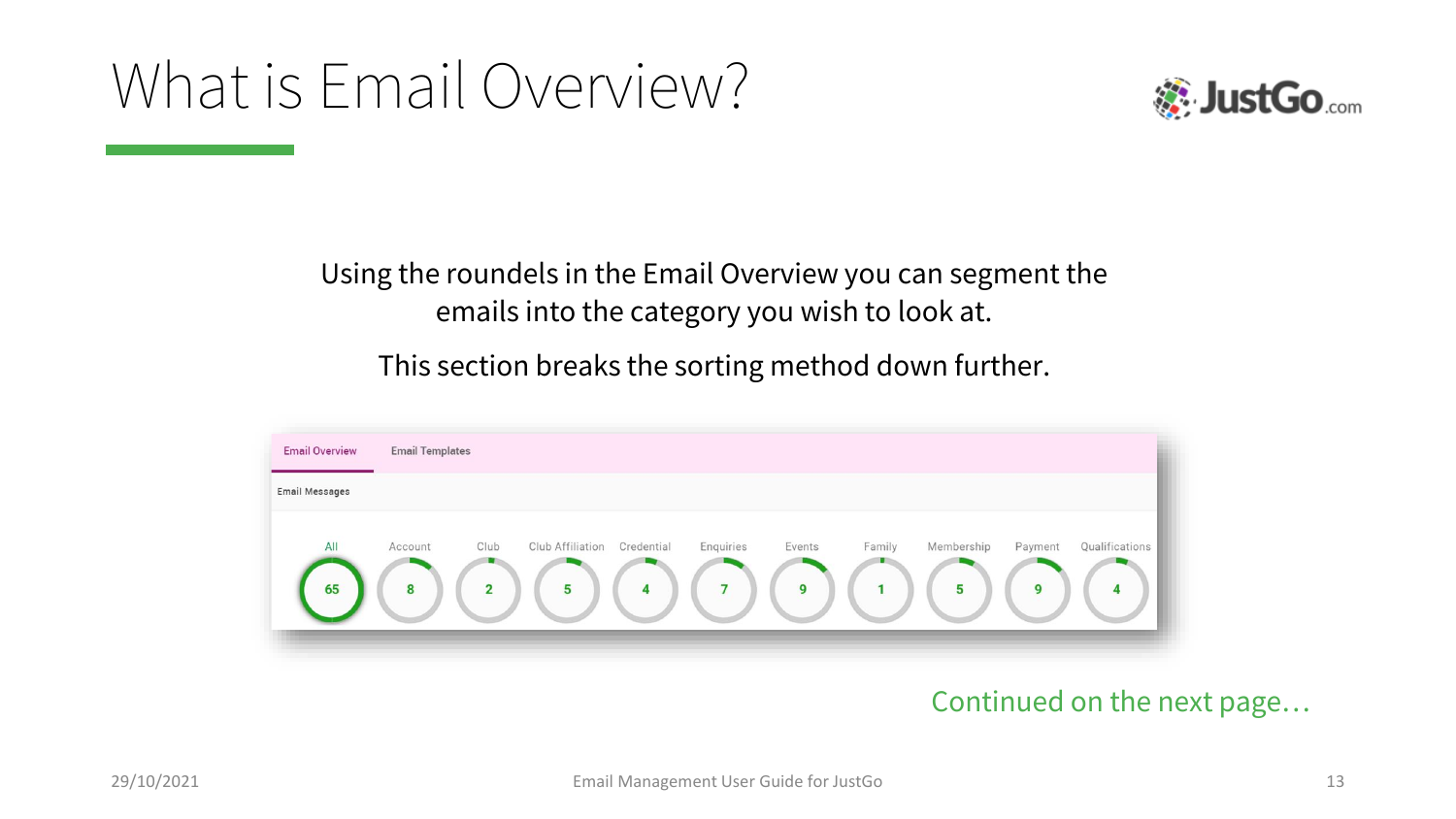#### What is Email Overview?



The first few emails under the selected category are the system defaults. These can only be activated/deactivated, viewed and copied with the controls indicated.

If you want your own specific wording you will need to make a copy of the default and then be sure to switch off the default and switch on your copy.

| Registration (Self) | $O \nparallel \nparallel$ |
|---------------------|---------------------------|
|                     |                           |
| Registration (NGB)  | ●图Ⅰ                       |
| Registration(Club)  | ○ 图 巾                     |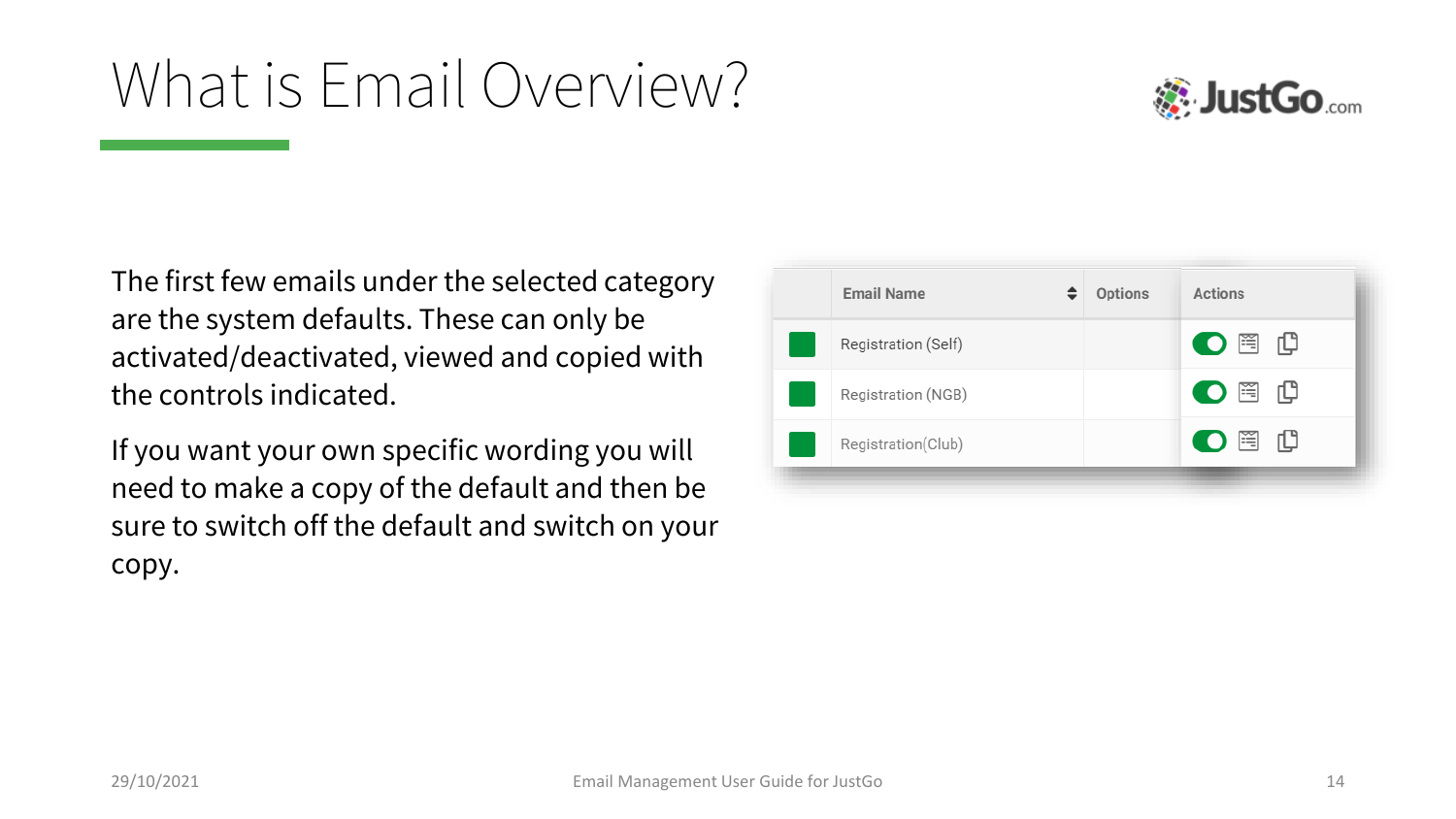

<span id="page-14-0"></span>Simply click the copy icon on the right hand side of the screen to start creating your own customized version of that email.

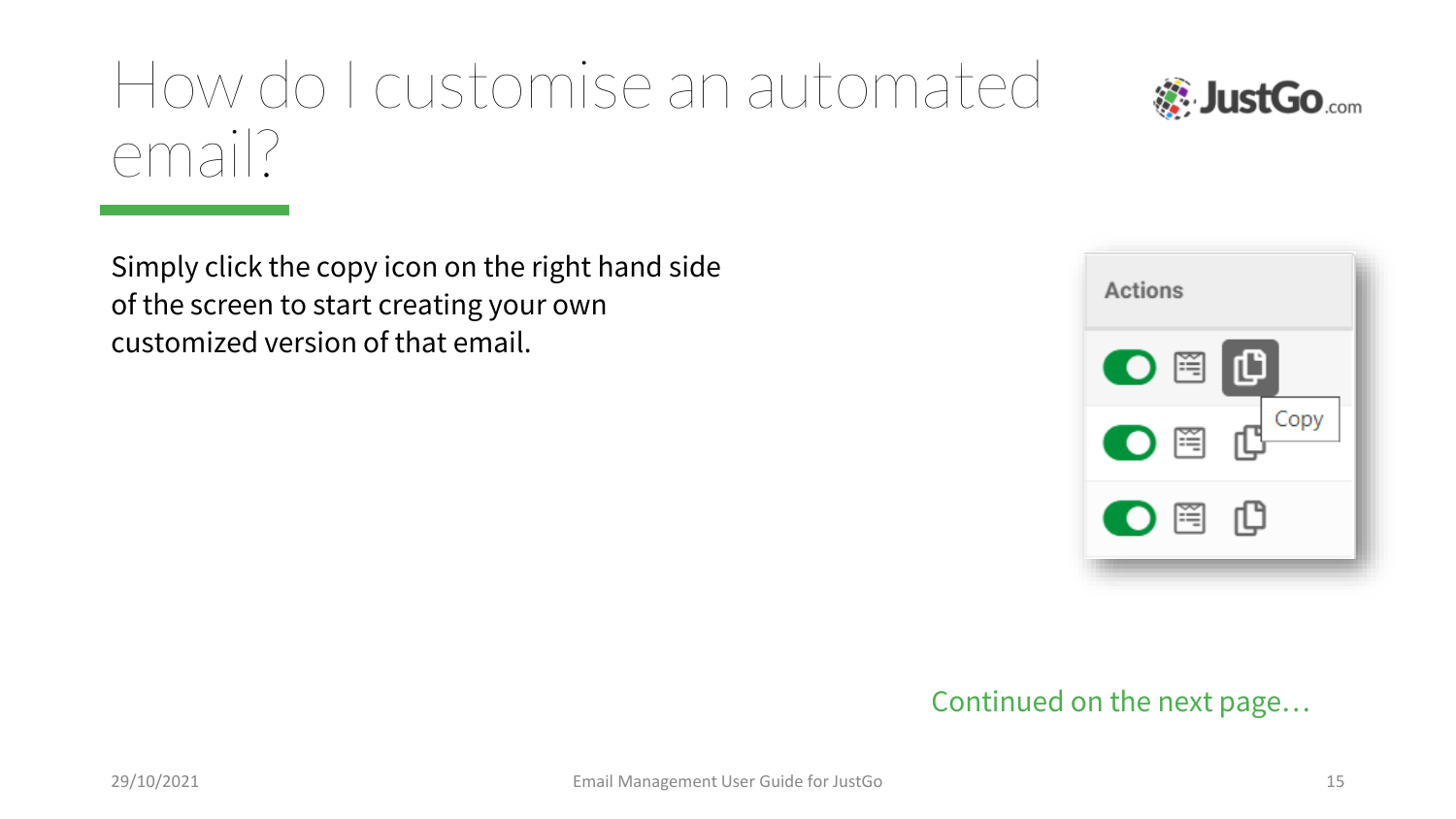29/10/2021 Email Management User Guide for JustGo 16

## How do I customise an automated email?

Upon clicking the Copy button, a draft copy will be created.

Note: For On purchase emails you will have the additional option to select the Email Type. This will allow you to specify if the notification will be sent product purchased with Subscription/Manual Renewal or for both.

| Name:                          |               | $\ast$  |                         |
|--------------------------------|---------------|---------|-------------------------|
| Description:                   |               |         |                         |
|                                |               |         |                         |
| Email Template:                | Default email | $- * P$ | <b>C</b> Edit Templates |
| Category:                      |               |         |                         |
| Trigger Type:                  |               |         |                         |
| Schedule Type:                 |               |         |                         |
| Schedule<br>(In Days):         | $\mathbb O$   |         |                         |
| Content Edit<br>$\overline{2}$ |               |         |                         |
|                                |               |         |                         |
| Email Type:                    |               |         |                         |

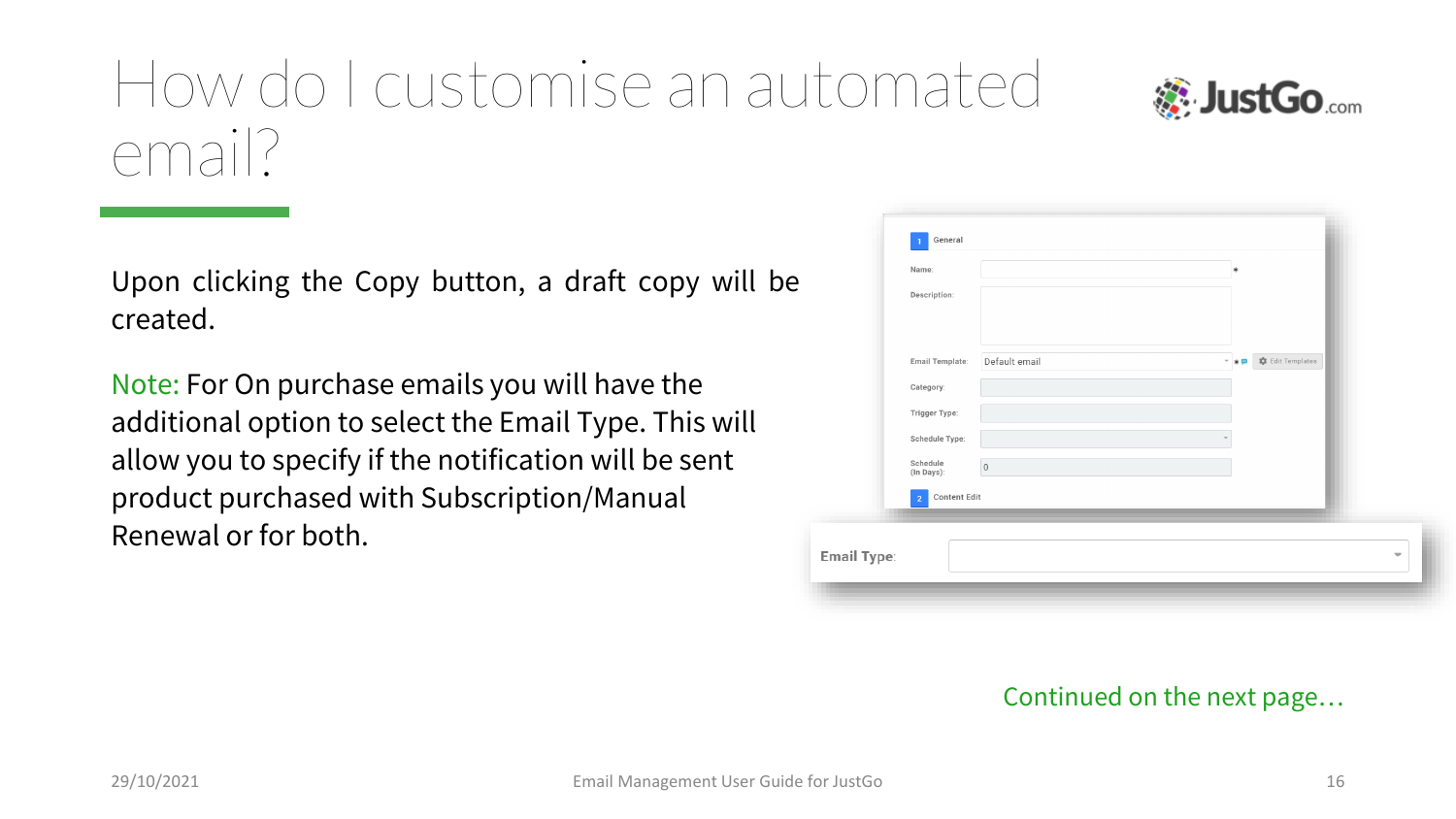

Name: This is used to identify the automated email and is not visible to the recipient.

Description: A brief summary of the Automated Email for further clarification. This field is optional.

Email Template: Select your personalised template you created in the Email Templates section.

Category: This field will be filled automatically according to the Email the draft was copied from.

| <b>Content Edit</b><br>$\overline{2}$ |                                                 |                                |
|---------------------------------------|-------------------------------------------------|--------------------------------|
| From:                                 | Type here to override your default from address |                                |
| CC:                                   |                                                 |                                |
| BCC:                                  |                                                 |                                |
| <b>Email Title:</b>                   |                                                 | $x \in$                        |
| Subject:                              |                                                 | #<br>$\boldsymbol{\mathsf{x}}$ |
|                                       |                                                 |                                |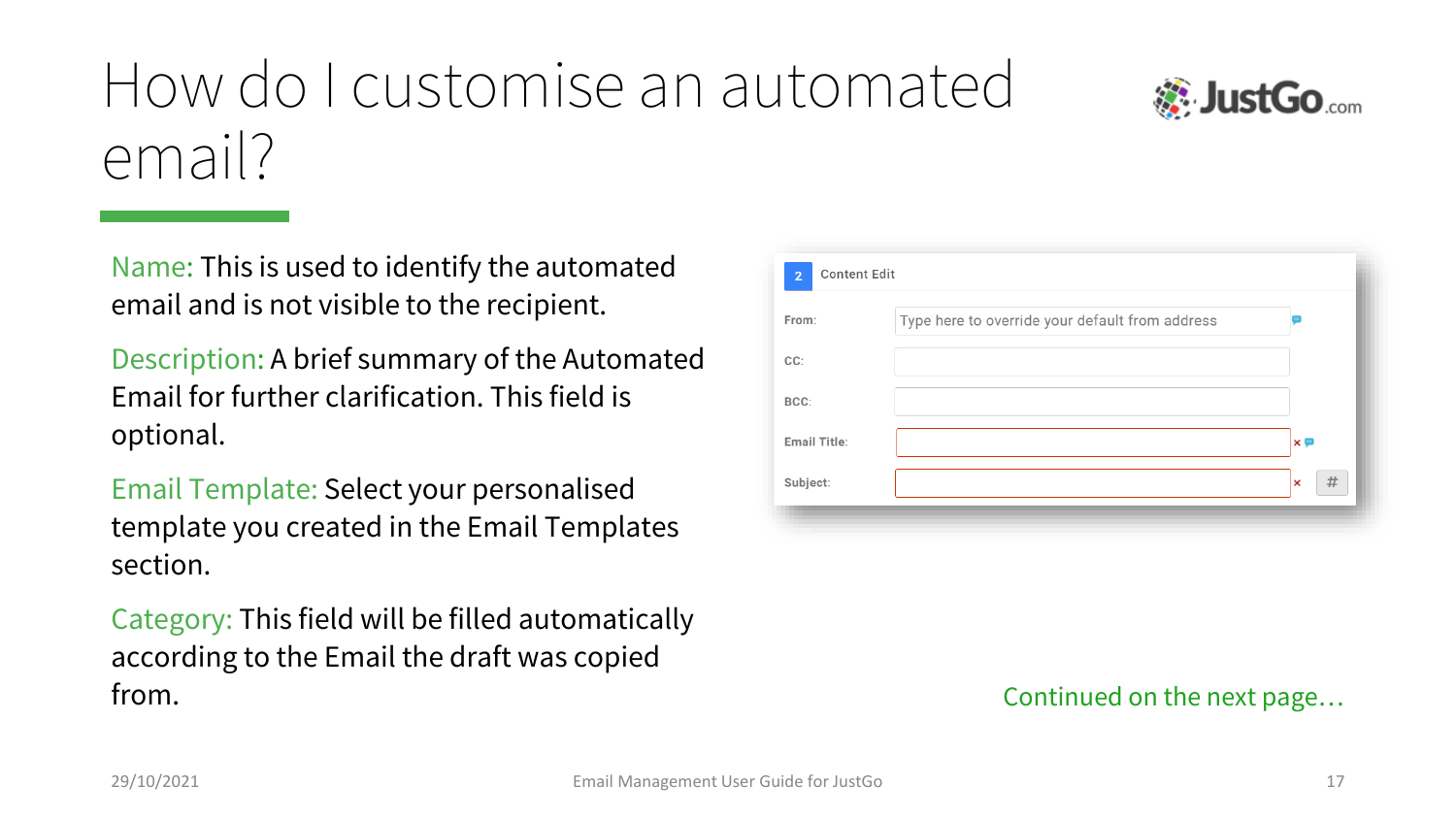

Subject: The subject that the member will see. This field supports Merge Tags using "#".

Note: On reminder emails you will also have the option to specify how early or after the member should receive this reminder.

| From:                  | Type here to override your default from address |                                   |
|------------------------|-------------------------------------------------|-----------------------------------|
| CC:                    |                                                 |                                   |
| BCC:                   |                                                 |                                   |
| <b>Email Title:</b>    |                                                 | ×₽                                |
| Subject:               |                                                 | $\#$<br>$\boldsymbol{\mathsf{x}}$ |
| Schedule Type:         | Before                                          |                                   |
| Schedule<br>(In Days): | 14                                              |                                   |

#### Continued on the next page…

**※JustGo.com**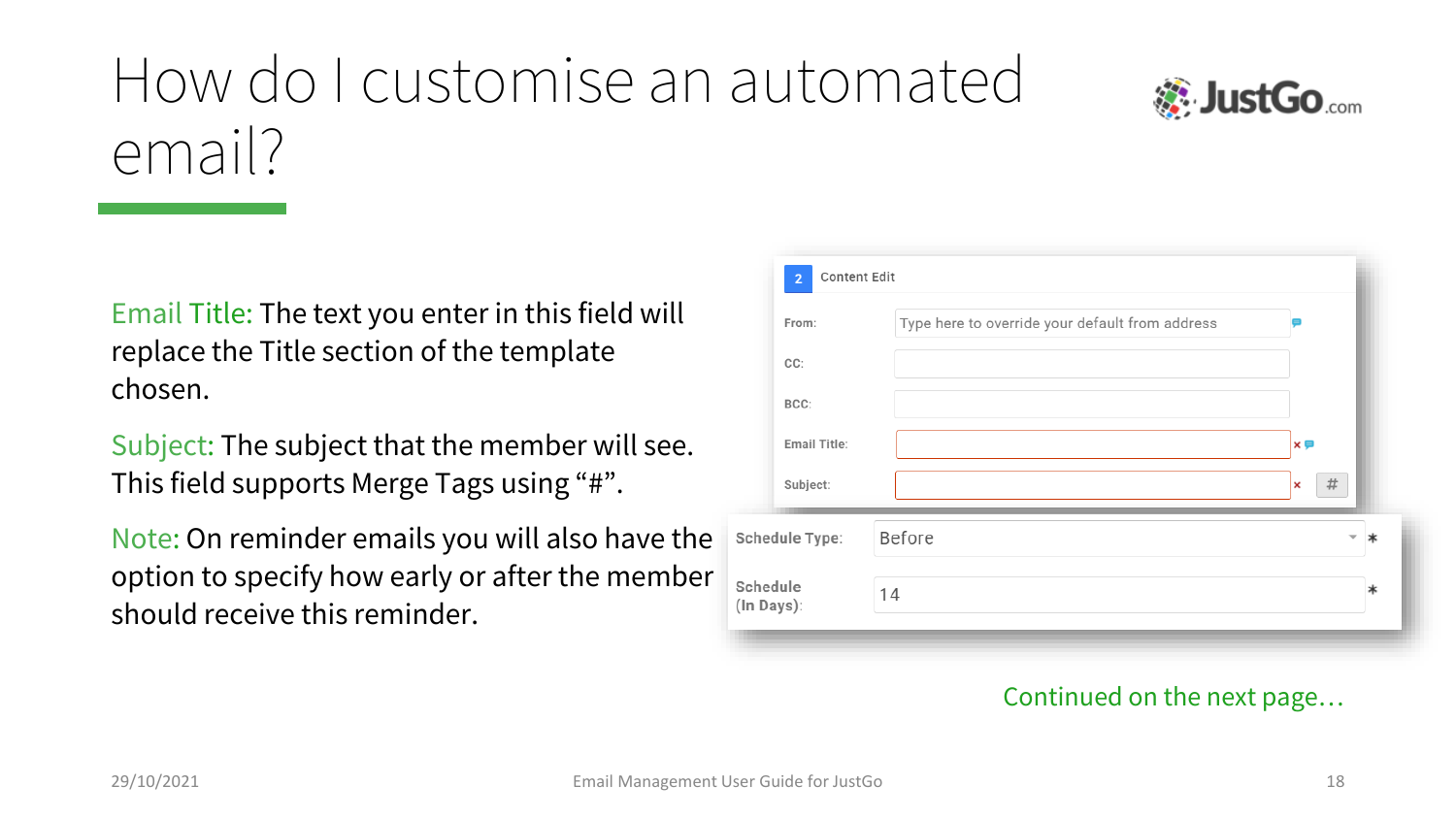

The draft can be previewed before saving to make sure the email is right.

Please make sure to save the draft before exiting.

| Attachments & Reports |             |                                        | + Add Attachments + Add Reports<br>----------------------------------- |
|-----------------------|-------------|----------------------------------------|------------------------------------------------------------------------|
|                       |             | Drag file(s) here or click to upload   |                                                                        |
| Name                  | MessageType |                                        |                                                                        |
|                       |             |                                        |                                                                        |
|                       |             | <b>Preview Email</b><br>Save<br>Cancel |                                                                        |
|                       |             |                                        |                                                                        |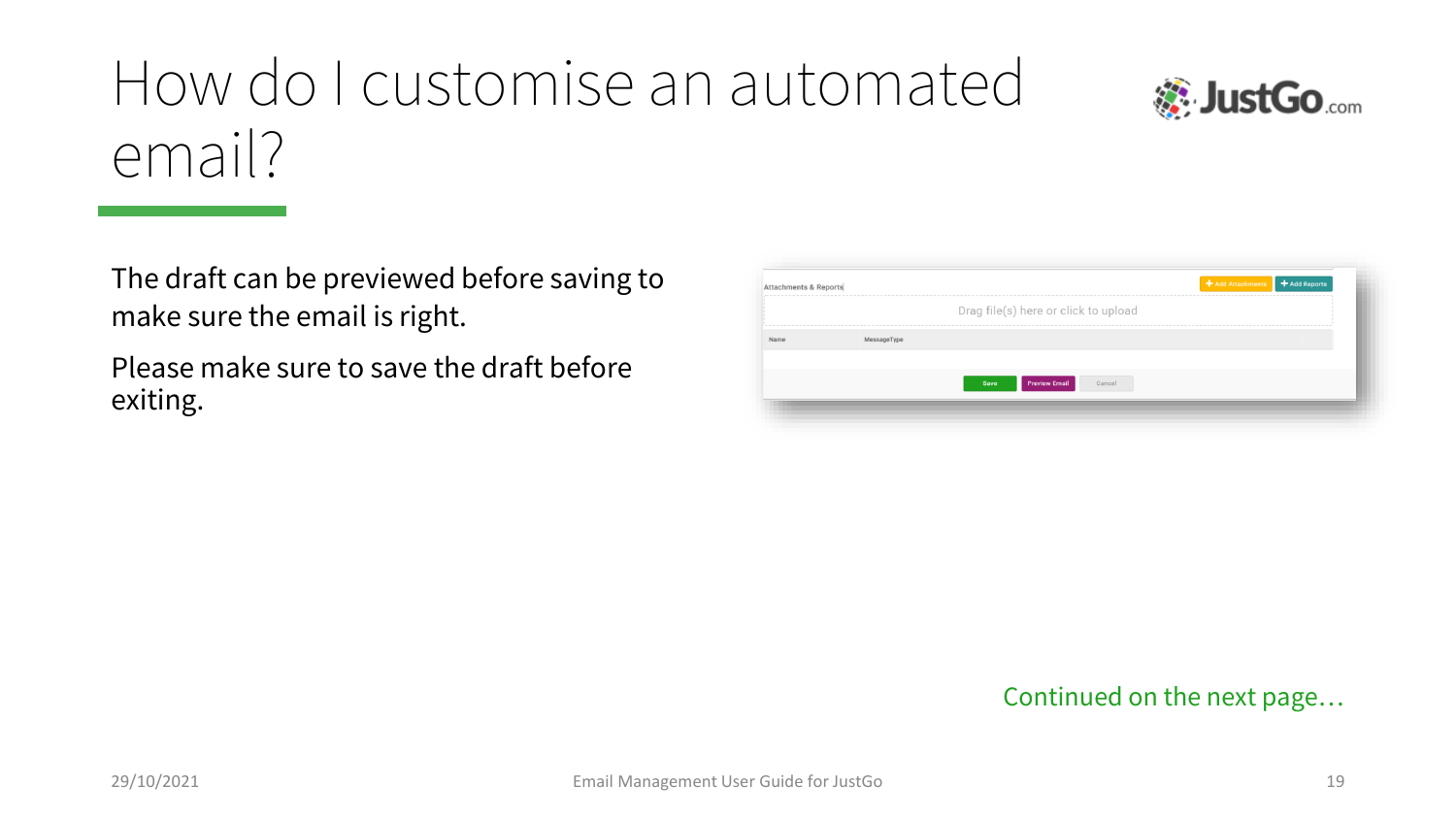

#### After saving, the new email will be located at the bottom of the list in the email overview

| Registration (NGB)   | #OrganisationName membershi                    | Registration(NGB)    | Default email | ●图母   |  |
|----------------------|------------------------------------------------|----------------------|---------------|-------|--|
| Registration(Club)   | #OrganisationName membershi                    | Registration(Club)   | Default email | ○日□   |  |
| Activate Profile     | #OrganisationName account act Activate Profile |                      | Default email | ○ 图 ① |  |
| Registration(Upload) | Registration(Upload)                           | Registration(Upload) | Default email | ●图母   |  |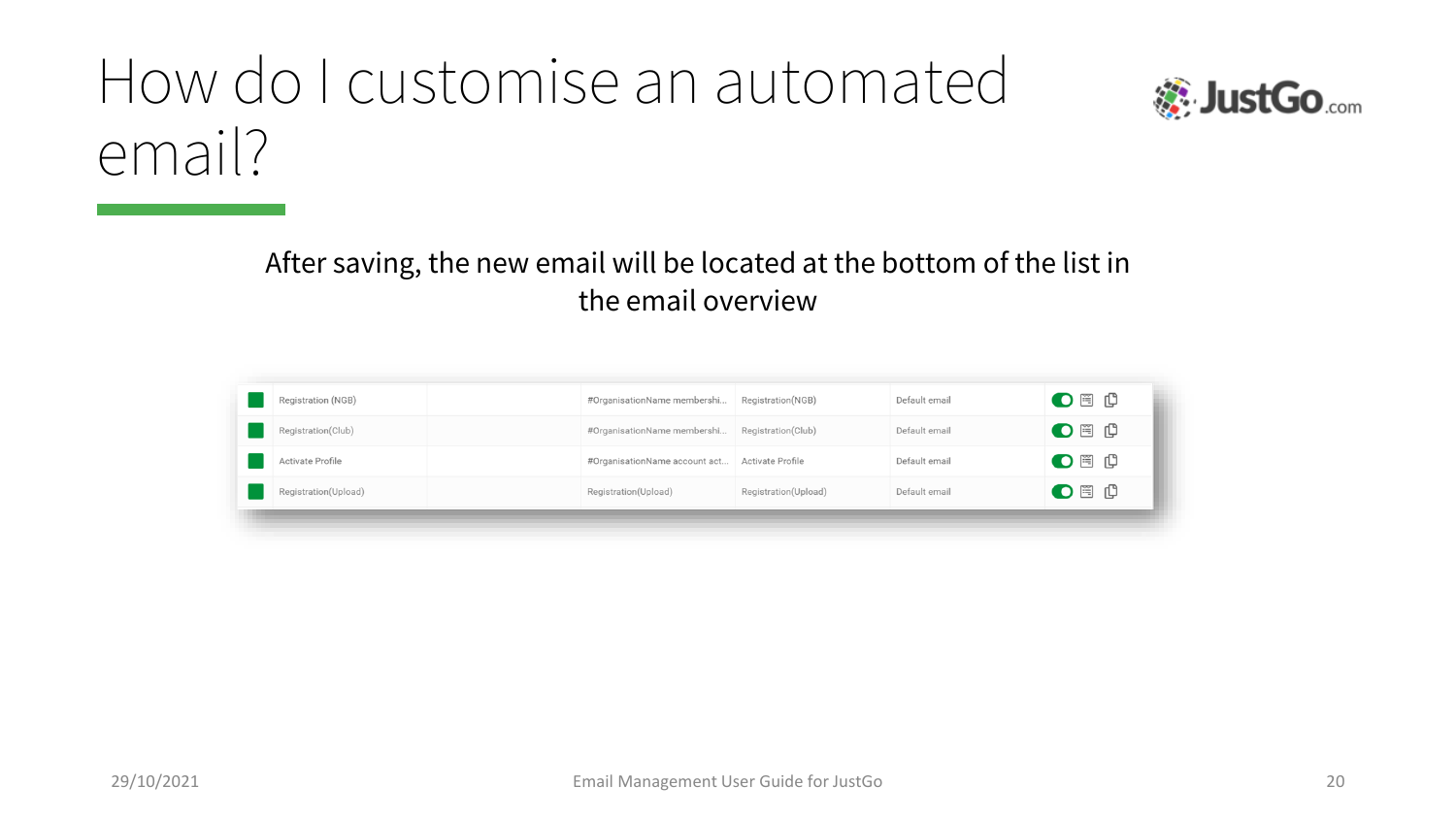## <span id="page-20-0"></span>How do I identify which custom email replaces which system email?



To identify which customised emails replace which system emails, first sort as Category.

Then match the fields from the Scheme Name.

| All                       | Account                 | Club                  | Club Affiliation   |  |
|---------------------------|-------------------------|-----------------------|--------------------|--|
| 65                        | 8                       | $\overline{2}$        | <b>Scheme Name</b> |  |
| Category<br><b>Status</b> | <b>Category by User</b> | <b>Status by User</b> | Registration(Self) |  |
| <b>Email Name</b>         |                         | Options               | Registration(NGB)  |  |
| Registration (Self)       |                         |                       | Registration(Club) |  |
| Registration (NGB)        |                         |                       |                    |  |
|                           |                         |                       | Activate Profile   |  |
|                           |                         |                       |                    |  |